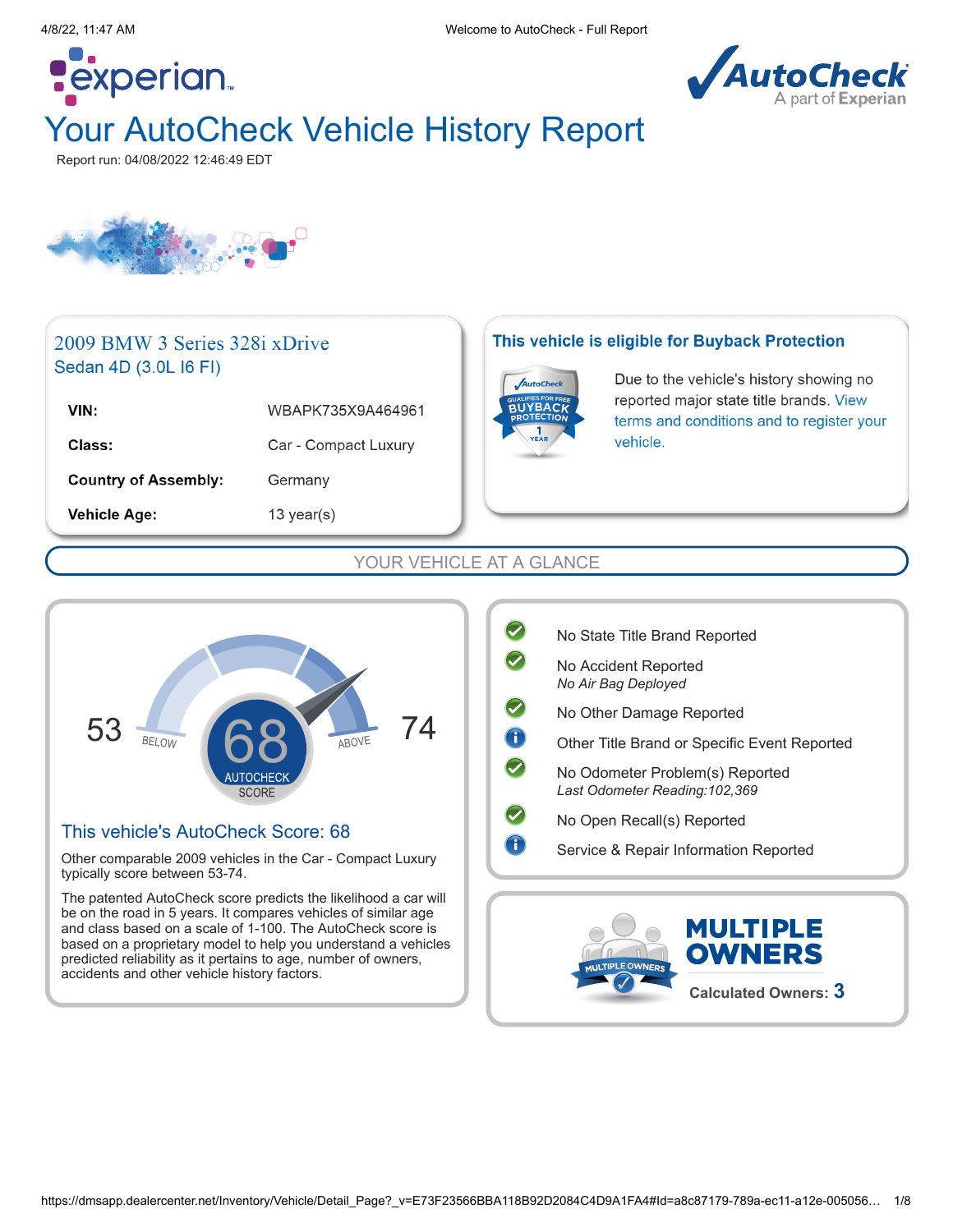<span id="page-1-1"></span>

### [Vehicle Usage](#page-1-2)

<span id="page-1-2"></span>**Vehicle Use: There is indication of the below usage(s) for this vehicle** Personal | Fleet | Rental | Lease | Taxi | Livery | Police | Government | Drivers Ed | Commercial

### <span id="page-1-0"></span>[Major State Title Brand Check](#page-1-3)

**Your Vehicle Checks Out:** No major state title brand has been reported by the state Division of Motor Vehicles (DMV). Your vehicle is qualified for the AutoCheck Buyback Protection Program. [Terms and conditions.](http://www.autocheck.com/vehiclehistory/autocheck/en/buyback-protection) Register here.



<span id="page-1-3"></span>

| 0 Problem(s) Reported      | <b>Major State Title Areas Checked</b> |
|----------------------------|----------------------------------------|
|                            | No fire brand                          |
|                            | No hail brand                          |
|                            | No flood brand                         |
|                            | No junk or scrapped brand              |
| $\boldsymbol{\mathcal{J}}$ | No manufacturer buyback                |
|                            | No lemon brand                         |
|                            | No salvage brand                       |
|                            | No rebuilt or rebuildable brand        |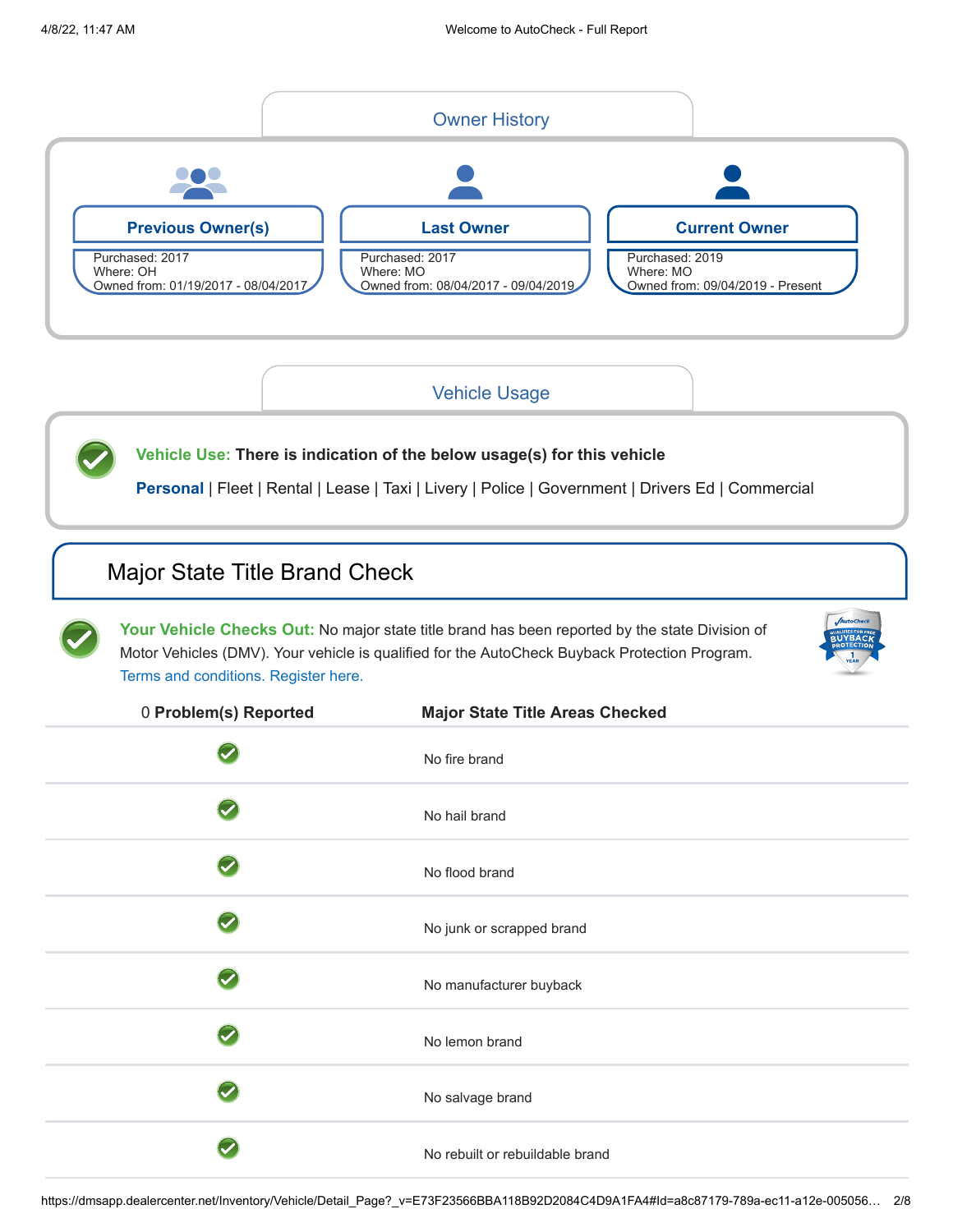4/8/22, 11:47 AM Welcome to AutoCheck - Full Report

No odometer brand (EML or NAM)

# <span id="page-2-0"></span>Accident Check

Your Vehicle Checks Out: AutoCheck has not received any accident records from government sources and independent agencies on this vehicle. Not all accidents are reported to AutoCheck.

# <span id="page-2-1"></span>[Damage Check](#page-2-2)



**NO ACCIDENT**<br>FOUND ON RECORD

| Your Vehicle Checks Out: AutoCheck has not received a damage-related event         |
|------------------------------------------------------------------------------------|
| from an auction or an independent source. Not all damage events are reported to    |
| AutoCheck. It is recommended to have pre-owned vehicles inspected by a third party |
| prior to purchase.                                                                 |
|                                                                                    |

<span id="page-2-2"></span>

| 0 Problem(s) Reported | <b>Other Problem Areas Checked</b>                   |
|-----------------------|------------------------------------------------------|
|                       | No non-title fire damaged record                     |
|                       | No non-title hail damaged record                     |
|                       | No non-title flood damaged record                    |
|                       | No auction junk or scrapped record                   |
|                       | No auction rebuilt or rebuildable record             |
|                       | No salvage auction record                            |
|                       | No damaged or major damage incident record           |
|                       | No structural damage or structural alteration record |
|                       | No recycling facility record                         |
|                       | No crash test record                                 |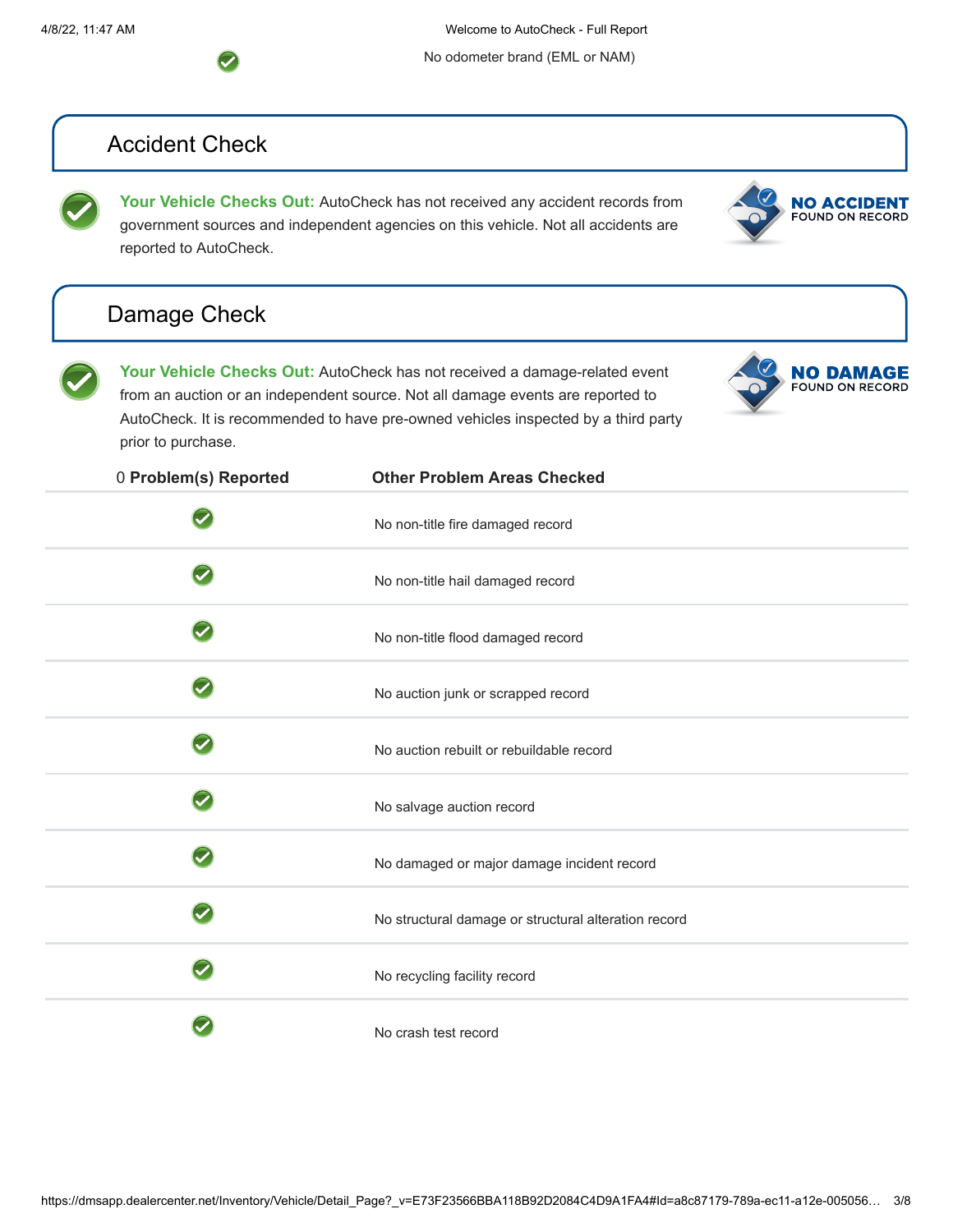# <span id="page-3-0"></span>[Other Title Brand And Specific Event Check](#page-3-2)

**Information Reported:** One or more non-major state title brand(s) and/or additional significant event(s) has been reported to AutoCheck. It is recommended to have pre-owned vehicles inspected by a third party prior to purchase.

<span id="page-3-2"></span>

| 2 Event(s) Reported | <b>Vehicle Events Checked</b>                |
|---------------------|----------------------------------------------|
|                     | No Insurance Loss record                     |
|                     | No Titled to an insurance company record     |
|                     | No Auction Lemon/Manufacturer Buyback record |
|                     | No abandoned title record                    |
|                     | No grey market title record                  |
| T                   | Loan/Lien record(s)                          |
| T                   | Repossessed record                           |
|                     | No corrected title record                    |
|                     | No duplicate title record                    |
|                     | No theft record(s)                           |

### <span id="page-3-1"></span>[Odometer Check](#page-3-3)

**Your Vehicle Checks Out:** No odometer brands, rollbacks, rollover or tampering has been reported to AutoCheck from state Division of Motor Vehicles (DMV) or auction sources. AutoCheck also examined the sequence of reported odometer readings to determine if there are any potential discrepancies.



**State title odometer check**



**Auction odometer check**

**Odometer calculation check**

<span id="page-3-3"></span>

| 0 Problem(s) Reported | <b>Mileage</b> | Date Reported Other |  |
|-----------------------|----------------|---------------------|--|
|                       | 65.954         | 01/19/2017          |  |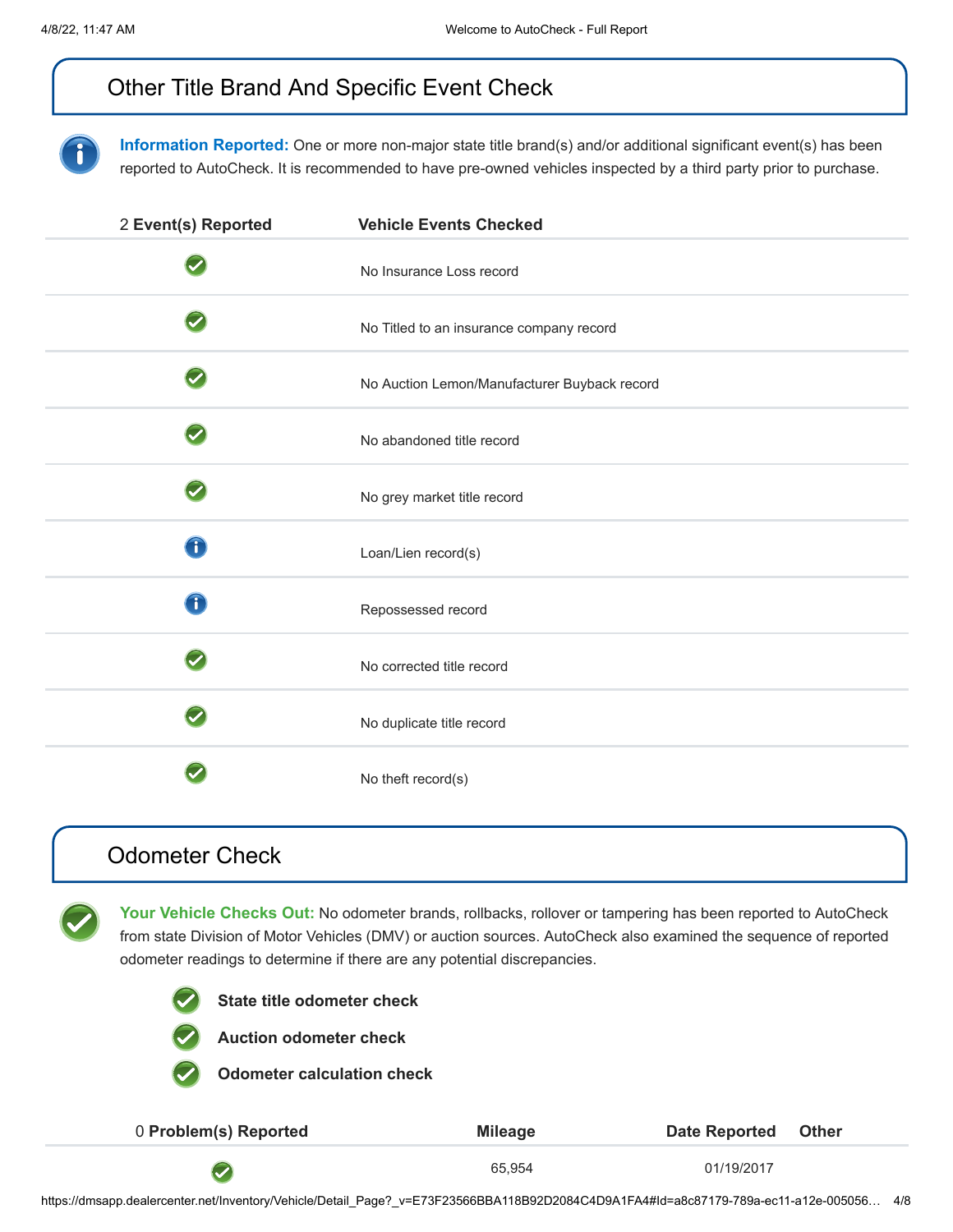|                            | 66,246  | 03/17/2017 |
|----------------------------|---------|------------|
| $\overline{\mathscr{S}}$   | 66,271  | 03/27/2017 |
| $\boldsymbol{\mathcal{F}}$ | 66,271  | 07/20/2017 |
|                            | 66,739  | 09/14/2017 |
|                            | 92,146  | 07/30/2019 |
|                            | 92,890  | 09/16/2019 |
|                            | 94,922  | 12/17/2019 |
|                            | 102,369 | 12/04/2020 |

# <span id="page-4-0"></span>Open Recall Check

Your Vehicle Checks Out: AutoCheck found no open recalls reported by the vehicle manufacturer. Not all open recalls are reported to AutoCheck.

# <span id="page-4-1"></span>[Service And Repair History Check](#page-4-2)

**Information Reported:** There have been some service and repair information reported from dealers or service shops.

<span id="page-4-2"></span>

| Date of Service | Location  | <b>Source</b>             | <b>Service Type</b>                                                                                                                   |
|-----------------|-----------|---------------------------|---------------------------------------------------------------------------------------------------------------------------------------|
| 09/16/2019      | <b>MO</b> | Independent Repair Center | BATTERY SERVICED OR REPLACED<br>ENGINE SERVICED<br>STARTING OR CHARGING SYSTEM SERVICE PERFORMED<br>TIRES OR WHEELS SERVICE PERFORMED |
| 12/17/2019      | <b>MO</b> | Independent Repair Center | ELECTRICAL SYSTEM SERVICED                                                                                                            |
| 12/04/2020      | <b>MO</b> | Independent Repair Center | EXHAUST SYSTEM SERVICED                                                                                                               |

[Detailed Vehicle History](#page-4-3)

Below are the historical events for this vehicle listed in chronological order. Any discrepancies will be in bold text.

**Report Run Date:** 04/08/2022 12:46:49 EDT

**Vehicle:** 2009 BMW 3 Series 328i xDrive (WBAPK735X9A464961)

<span id="page-4-3"></span>**Event Date Location Odometer Data Source Details**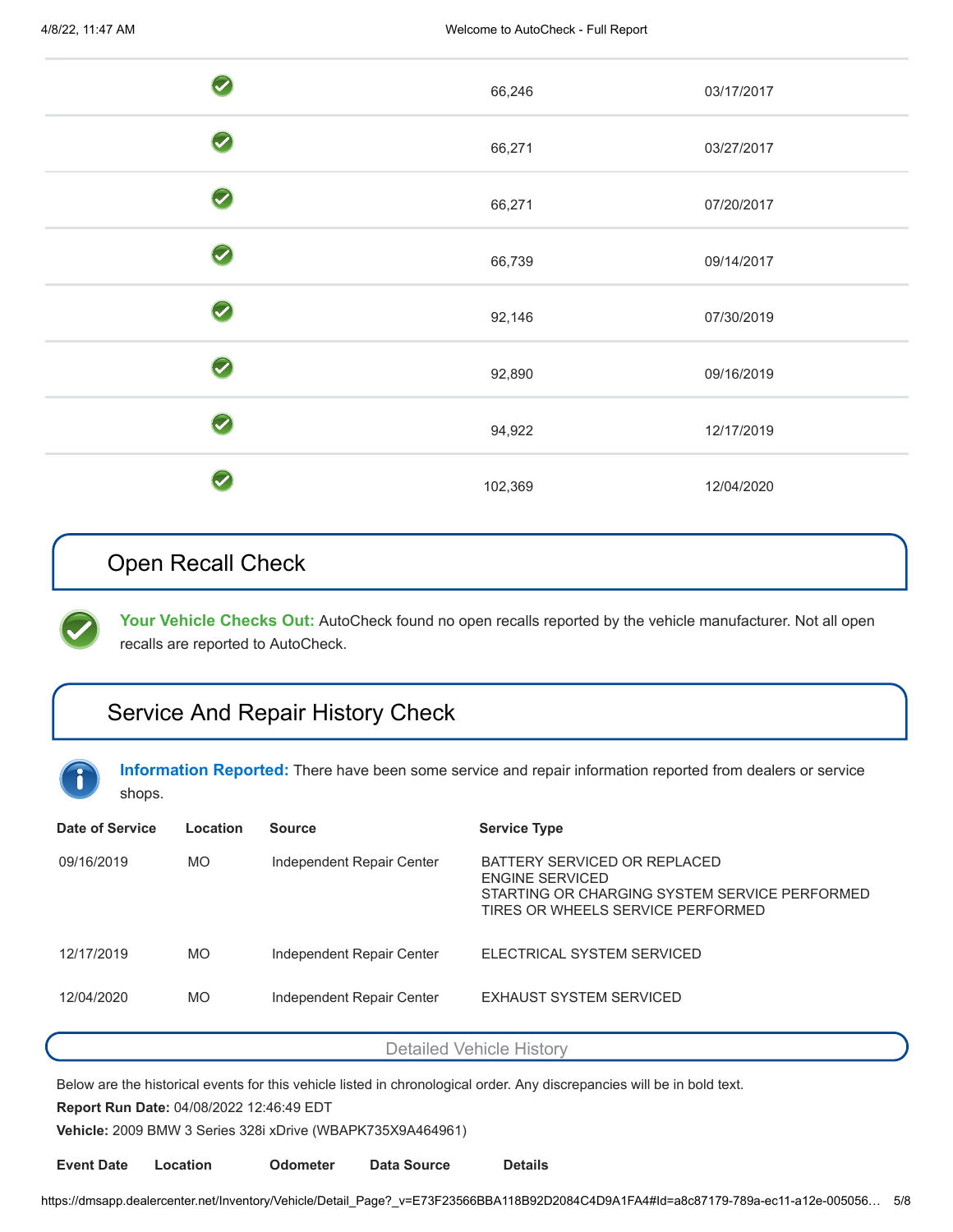|            |                           | <b>Reading</b> |                               |                                                                           |
|------------|---------------------------|----------------|-------------------------------|---------------------------------------------------------------------------|
| 08/20/2009 | QC                        |                | Motor Vehicle<br>Dept.        | <b>CANADIAN RENEWAL</b>                                                   |
| 05/28/2010 | QC                        |                | Motor Vehicle<br>Dept.        | <b>CANADIAN RENEWAL</b>                                                   |
| 07/18/2011 | QC                        |                | <b>Motor Vehicle</b><br>Dept. | <b>CANADIAN RENEWAL</b>                                                   |
| 06/11/2012 | QC                        |                | Motor Vehicle<br>Dept.        | <b>CANADIAN RENEWAL</b>                                                   |
| 05/14/2013 | QC                        |                | Motor Vehicle<br>Dept.        | <b>CANADIAN RENEWAL</b>                                                   |
| 09/30/2013 | ON                        |                | Motor Vehicle<br>Dept.        | <b>CANADIAN RENEWAL</b>                                                   |
| 10/03/2013 | QC                        |                | Motor Vehicle<br>Dept.        | <b>CANADIAN RENEWAL</b>                                                   |
| 10/31/2013 | ON                        |                | Motor Vehicle<br>Dept.        | <b>CANADIAN RENEWAL</b>                                                   |
| 12/01/2014 | ON                        |                | Motor Vehicle<br>Dept.        | <b>CANADIAN RENEWAL</b>                                                   |
| 02/27/2015 | <b>ON</b>                 |                | Motor Vehicle<br>Dept.        | <b>CANADIAN RENEWAL</b>                                                   |
| 08/31/2015 | <b>ON</b>                 |                | Motor Vehicle<br>Dept.        | <b>CANADIAN RENEWAL</b>                                                   |
| 06/29/2016 | ON                        |                | Motor Vehicle<br>Dept.        | <b>CANADIAN RENEWAL</b>                                                   |
| 12/13/2016 | <b>PORT</b><br>HURON, MI  |                | US Dept. Of<br>Transportation | IMPORTED TO THE US / VEHICLE ORIGINALLY<br>MANUFACTURED FOR NON US MARKET |
| 01/19/2017 | BLUFFTON,<br>OH           | 65,954         | Motor Vehicle<br>Dept.        | TITLE(Title #:7707112266)                                                 |
| 02/08/2017 | <b>PORT</b><br>HURON, MI  |                | US Dept. Of<br>Transportation | PASSED US ROAD INSPECTION / BOND RELEASED                                 |
| 03/17/2017 | OH                        | 66,246         | <b>Auto Auction</b>           | REPORTED AT AUTO AUCTION                                                  |
| 03/27/2017 | OH                        | 66,271         | <b>Auto Auction</b>           | REPORTED AT AUTO AUCTION AS DEALER<br>VEHICLE(COLOR REPORTED AS WHITE)    |
| 07/20/2017 | <b>SAINT</b><br>LOUIS, MO | 66,271         | Motor Vehicle<br>Dept.        | TITLE(Title #:TLP81003) (Lien Reported)                                   |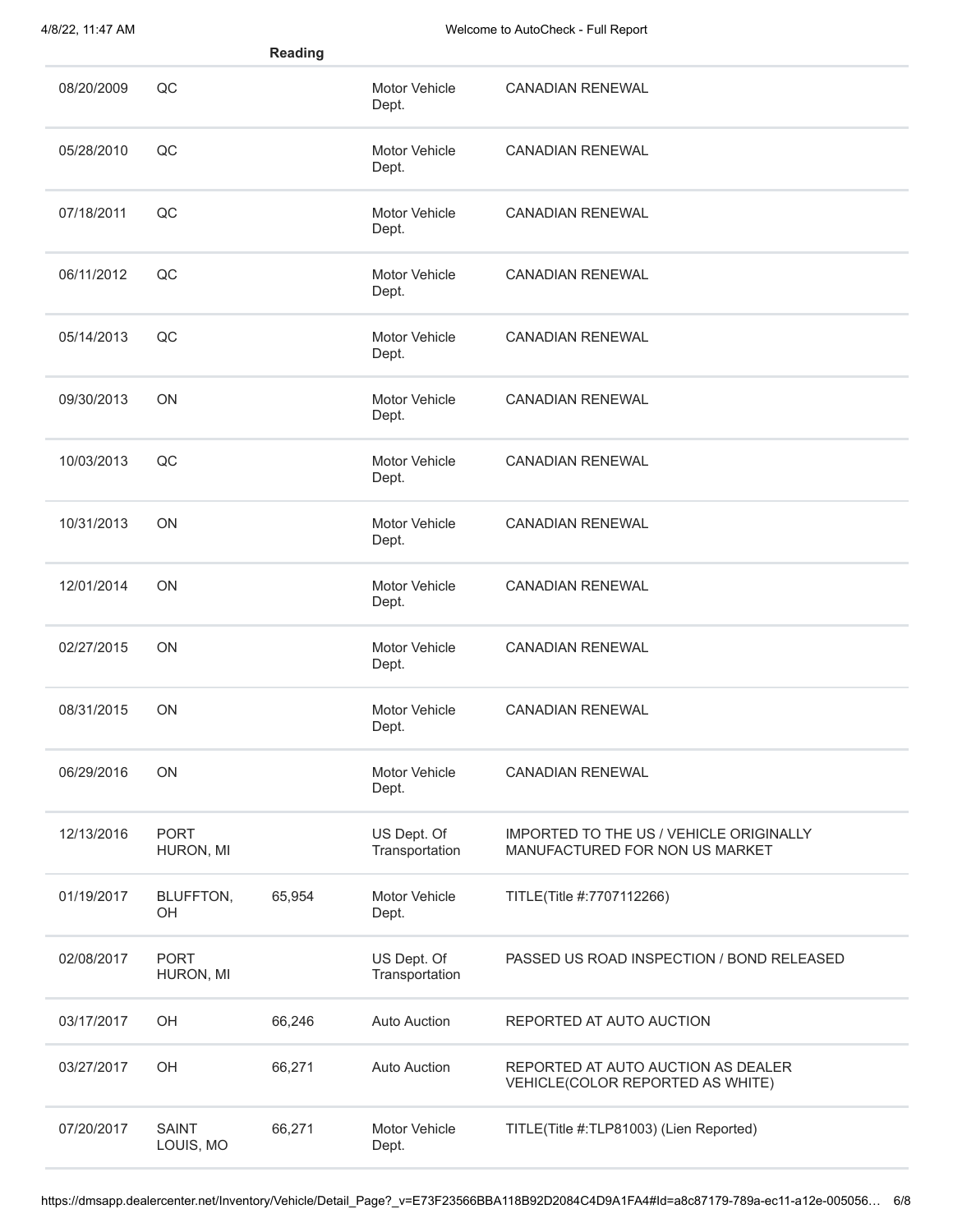| 4/8/22, 11:47 AM |                                       |         |                               | Welcome to AutoCheck - Full Report                                                                                                           |
|------------------|---------------------------------------|---------|-------------------------------|----------------------------------------------------------------------------------------------------------------------------------------------|
| 08/04/2017       | <b>SAINT</b><br>LOUIS, MO             |         | <b>Motor Vehicle</b><br>Dept. | REGISTRATION EVENT/RENEWAL                                                                                                                   |
| 09/14/2017       | <b>SAINT</b><br>LOUIS, MO             | 66,739  | <b>Motor Vehicle</b><br>Dept. | TITLE(Title #:TMP97487) (Lien Reported)                                                                                                      |
| 02/27/2018       | MONTREAL,<br>QC                       |         | Motor Vehicle<br>Dept.        | <b>CANADIAN RENEWAL</b>                                                                                                                      |
| 03/22/2018       | QC                                    |         | Motor Vehicle<br>Dept.        | <b>CANADIAN RENEWAL</b>                                                                                                                      |
| 05/14/2018       | QC                                    |         | <b>Motor Vehicle</b><br>Dept. | <b>CANADIAN RENEWAL</b>                                                                                                                      |
| 07/30/2019       | <b>SAINT</b><br>CHARLES,<br><b>MO</b> | 92,146  | <b>Dealer Record</b>          | <b>VEHICLE IN DEALER INVENTORY</b>                                                                                                           |
| 09/04/2019       | <b>SAINT</b><br>LOUIS, MO             |         | <b>Motor Vehicle</b><br>Dept. | <b>REGISTRATION EVENT/RENEWAL</b><br>EXCLUDED/EXEMPT                                                                                         |
| 09/16/2019       | <b>SAINT</b><br>LOUIS, MO             | 92,890  | Independent<br>Repair Center  | BATTERY SERVICED OR REPLACED<br><b>ENGINE SERVICED</b><br>STARTING OR CHARGING SYSTEM SERVICE PERFORMED<br>TIRES OR WHEELS SERVICE PERFORMED |
| 10/02/2019       | <b>SAINT</b><br>LOUIS, MO             |         | Motor Vehicle<br>Dept.        | TITLE(Title #:TGW61663)<br>EXCLUDED/EXEMPT                                                                                                   |
| 12/17/2019       | <b>SAINT</b><br>LOUIS, MO             | 94,922  | Independent<br>Repair Center  | ELECTRICAL SYSTEM SERVICED                                                                                                                   |
| 11/06/2020       | SAINT<br>LOUIS, MO                    |         | Motor Vehicle<br>Dept.        | TITLE(Title #:TRZ15569) (Lien Reported)<br>EXCLUDED/EXEMPT                                                                                   |
| 12/04/2020       | <b>SAINT</b><br>LOUIS, MO             | 102,369 | Independent<br>Repair Center  | <b>EXHAUST SYSTEM SERVICED</b>                                                                                                               |
| 04/02/2021       | <b>SAINT</b><br>LOUIS, MO             |         | <b>Motor Vehicle</b><br>Dept. | TITLE(Title #: UEA83661) (Lien Reported)<br><b>REPOSSESSED</b><br>EXCLUDED/EXEMPT                                                            |
|                  |                                       |         |                               |                                                                                                                                              |

This Vehicle's Glossary

Below are the specific definitions for events that appear in this vehicle's report. More information is available in the full [AutoCheck glossary.](https://www.autocheck.com/members/freelink_glossary.do)

| Term        | <b>Section</b><br>Location                          | <b>Definition</b>                                                                                                                                                                                                                                                                        |
|-------------|-----------------------------------------------------|------------------------------------------------------------------------------------------------------------------------------------------------------------------------------------------------------------------------------------------------------------------------------------------|
| I oan/Lien  | Other Title<br>Brand and<br>Specific<br>Event Check | A loan/lien is the legal right to take and hold or sell the vehicle of a debtor as security or payment<br>for a debt. Normally, a vehicle will have a lien due to a loan or unpaid repair bill against the vehicle.<br>Check with the seller to ensure that the lien has been satisfied. |
| Repossessed | Other Title<br>Brand and                            | The creditors or lessors have invoked legal authority to seize the vehicle due to default on a loan or<br>lease.                                                                                                                                                                         |

https://dmsapp.dealercenter.net/Inventory/Vehicle/Detail\_Page?\_v=E73F23566BBA118B92D2084C4D9A1FA4#Id=a8c87179-789a-ec11-a12e-005056… 7/8